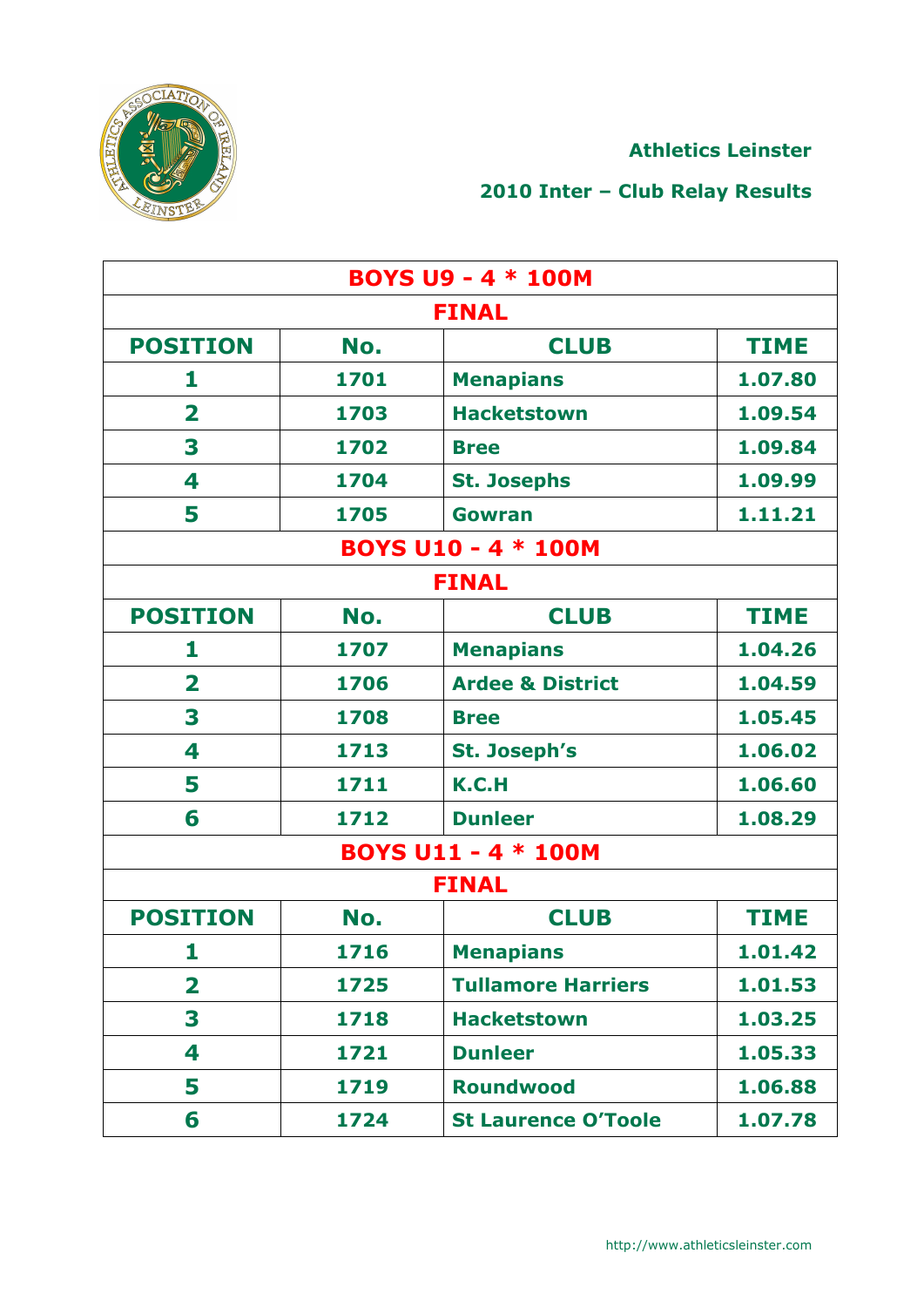

| <b>BOYS U12 - 4 * 100M</b> |                            |                                 |              |  |  |  |
|----------------------------|----------------------------|---------------------------------|--------------|--|--|--|
| <b>FINAL</b>               |                            |                                 |              |  |  |  |
| <b>POSITION</b>            | No.                        | <b>CLUB</b>                     | <b>Times</b> |  |  |  |
| 1                          | 1727                       | <b>Menapians</b>                | 55.63        |  |  |  |
| $\overline{\mathbf{2}}$    | 1733                       | <b>St Laurence O'Toole</b>      | 56.66        |  |  |  |
| 3                          | 1737                       | <b>Newbridge</b>                | 58.10        |  |  |  |
| 4                          | 1731                       | K.C.H                           | 58.32        |  |  |  |
| 5                          | 1729                       | <b>Enniscorthy</b>              | 61.82        |  |  |  |
| 6                          | 1728                       | <b>Bree</b>                     | 62.87        |  |  |  |
|                            | <b>BOYS U13 - 4 * 100M</b> |                                 |              |  |  |  |
|                            | <b>FINAL</b>               |                                 |              |  |  |  |
| <b>POSITION</b>            | No.                        | <b>CLUB</b>                     | <b>TIME</b>  |  |  |  |
| 1                          | 1748                       | <b>Greystones</b>               | 55.22        |  |  |  |
| $\overline{\mathbf{2}}$    | 1741                       | <b>Bree</b>                     | 56.73        |  |  |  |
| 3                          | 1740                       | <b>Menapians</b>                | 57.08        |  |  |  |
| 4                          | 1744                       | K.C.H                           | 57.32        |  |  |  |
| 5                          | 1738                       | <b>Ardee &amp; District (A)</b> | 58.02        |  |  |  |
| 6                          | 1742                       | <b>Enniscorthy</b>              | 62.23        |  |  |  |
|                            | <b>BOYS U14 - 4 * 100M</b> |                                 |              |  |  |  |
| <b>FINAL</b>               |                            |                                 |              |  |  |  |
| POSITION                   | No.                        | <b>CLUB</b>                     | <b>Times</b> |  |  |  |
| 1                          | 1752                       | K.C.H                           | 53.98        |  |  |  |
| $\mathbf{2}$               | 1751                       | <b>Aghaviller</b>               | 54.26        |  |  |  |
| 3                          | 1754                       | <b>Cushinstown</b>              | 56.15        |  |  |  |
| 4                          | 1750                       | <b>Celbridge</b>                | 56.52        |  |  |  |
| 5                          | 1755                       | <b>St. Joseph's</b>             | 56.93        |  |  |  |
| 6                          | 1757                       | <b>Tullamore Harriers</b>       | 57.87        |  |  |  |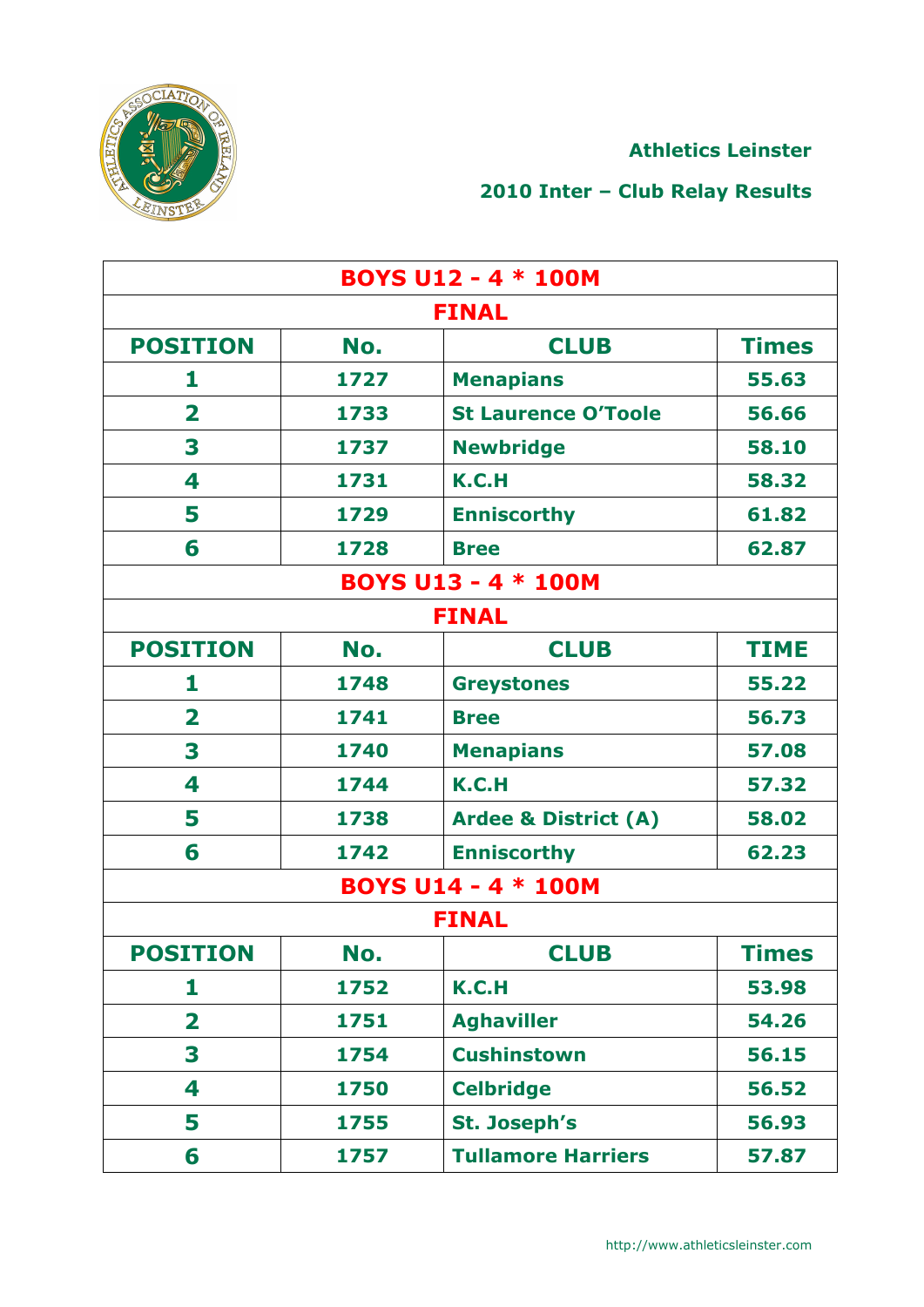

| <b>BOYS U15 - 4 * 100M</b> |              |                             |             |  |  |  |
|----------------------------|--------------|-----------------------------|-------------|--|--|--|
| <b>FINAL</b>               |              |                             |             |  |  |  |
| <b>POSITION</b>            | No.          | <b>CLUB</b>                 | <b>TIME</b> |  |  |  |
| 1                          | 1879         | <b>St Laurence O'Toole</b>  | 50.94       |  |  |  |
| $\overline{\mathbf{2}}$    | 1760         | <b>St. Joseph's</b>         | 52.60       |  |  |  |
| 3                          | 1762         | <b>Tullamore Harriers</b>   | 54.74       |  |  |  |
| <b>DNF</b>                 | 1759         | <b>Enniscorthy</b>          |             |  |  |  |
| <b>BOYS U16 - 4 * 100M</b> |              |                             |             |  |  |  |
| <b>FINAL</b>               |              |                             |             |  |  |  |
| <b>POSITION</b>            | No.          | <b>CLUB</b>                 | <b>TIME</b> |  |  |  |
| 1                          | 1765         | <b>St. Laurence O'Toole</b> | 47.69       |  |  |  |
| $\overline{\mathbf{2}}$    | 1763         | <b>Enniscorthy</b>          | 48.52       |  |  |  |
| 3                          | 1883         | <b>Aghavilla</b>            | 52.03       |  |  |  |
| 4                          | 1767         | <b>Tullamore Harriers</b>   | 55.29       |  |  |  |
| <b>BOYS U17 - 4 * 100M</b> |              |                             |             |  |  |  |
|                            | <b>FINAL</b> |                             |             |  |  |  |
| <b>POSITION</b>            | No.          | <b>CLUB</b>                 | <b>TIME</b> |  |  |  |
| 1                          | 1771         | <b>St. Laurence O'Toole</b> | 46.99       |  |  |  |
| $\overline{\mathbf{2}}$    | 1768         | <b>Enniscorthy</b>          | 48.96       |  |  |  |
| 3                          | 1770         | <b>St. Abbans</b>           | 49.36       |  |  |  |
| 4                          | 1769         | <b>Roundwood</b>            | 49.69       |  |  |  |
| <b>BOYS U17 - 4 * 400M</b> |              |                             |             |  |  |  |
| <b>FINAL</b>               |              |                             |             |  |  |  |
| <b>POSITION</b>            | No.          | <b>CLUB</b>                 | <b>TIME</b> |  |  |  |
| 1                          | 1868         | <b>St. Abban's</b>          | 3.56.79     |  |  |  |